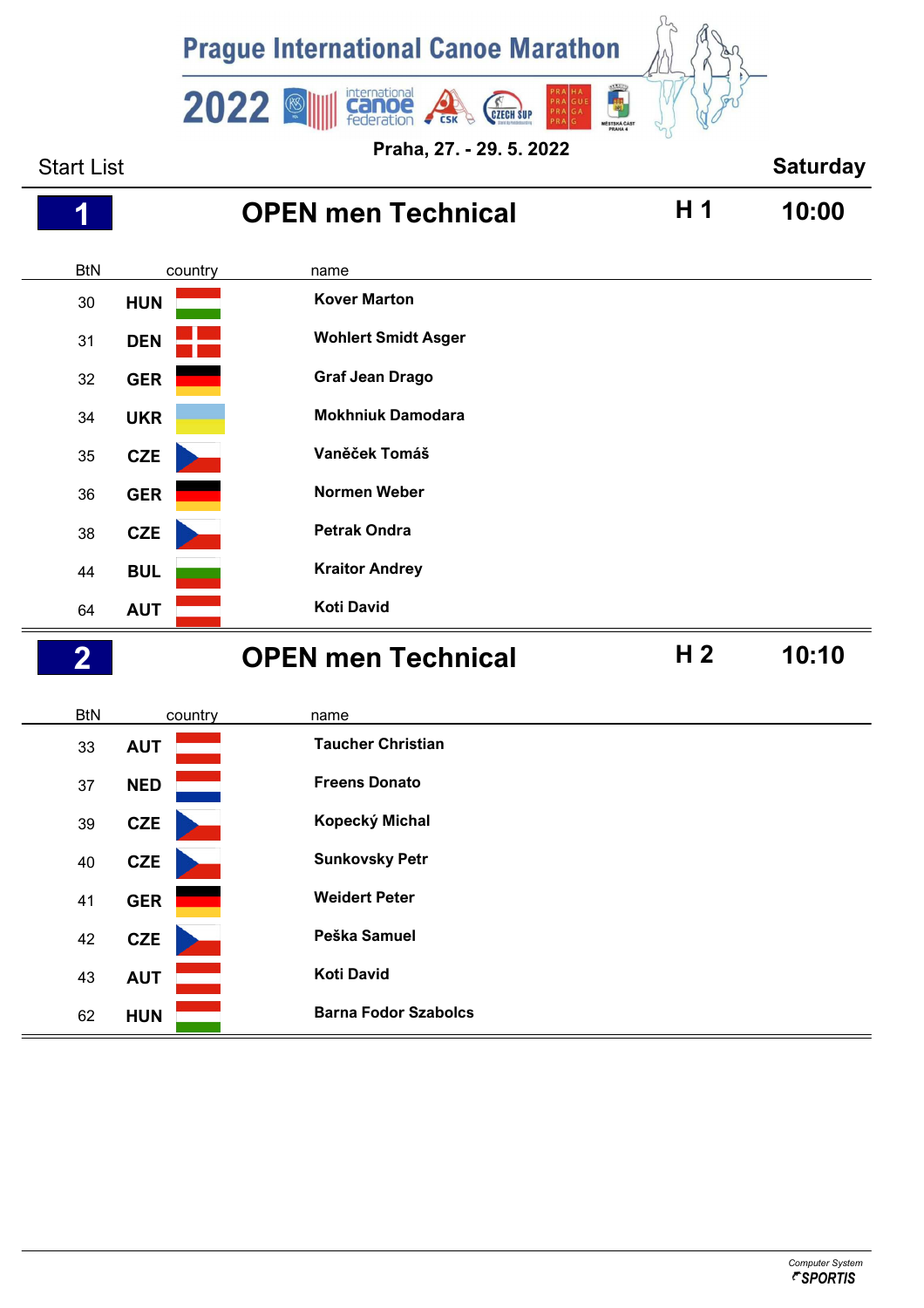

## BtN country name **GER Langbein Skadi CZE Hyková Anna GER Karst Josephina-Marie**

| 5          |            | <b>Masters womenTechnical</b> | FJ 1           | 10:30 |
|------------|------------|-------------------------------|----------------|-------|
| <b>BtN</b> | country    | name                          |                |       |
| 11         | <b>GER</b> | <b>Eder-meyer Susanne</b>     | A              |       |
| 12         | <b>GER</b> | Kämmerer Andrea               | $\overline{A}$ |       |
| 13         | <b>CZE</b> | Dvořáková Michaela            | A              |       |
| 14         | <b>GBR</b> | <b>Ridsdill Smith Anni</b>    | B              |       |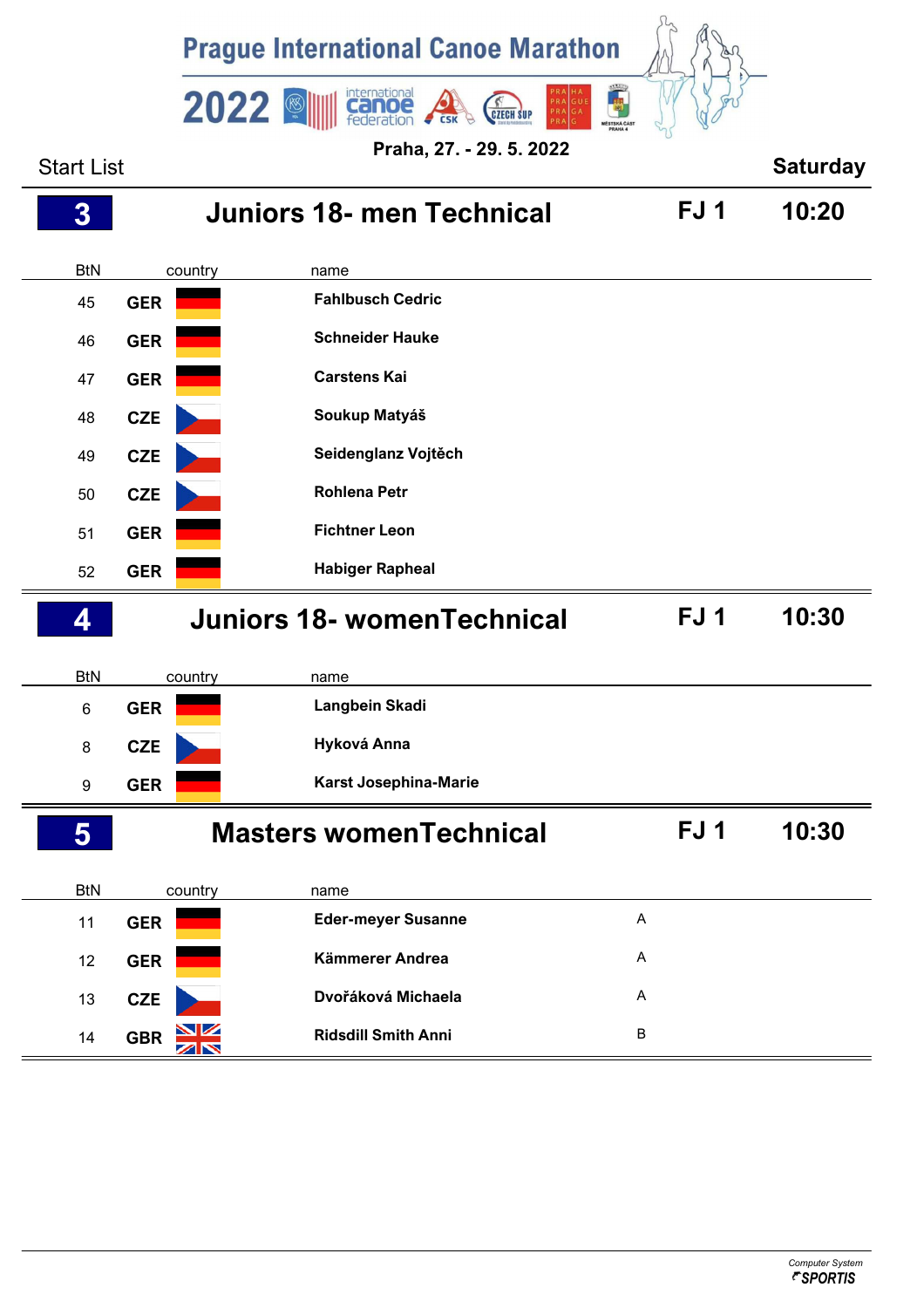

Start List **Saturday** BtN country name **Masters men Technical FJ 1 10:40 CZE Sramek Jan** <sup>A</sup> **GER Teichmann Martin** <sup>A</sup> **GER Kämmerer Andreas** <sup>B</sup> **CZE Mareš Tomáš** <sup>B</sup> **FRA Hourdeau Vincent** <sup>B</sup> **CZE Brandtner Michal** <sup>B</sup> BtN country name **Open women Technical FJ 1 10:50 GER Ecker Tanja GRE Logotheti Kyriaki**

**HUN Slekta Réka**

**CZE Dundova Iva**

**CZE Babiánková Kristýna**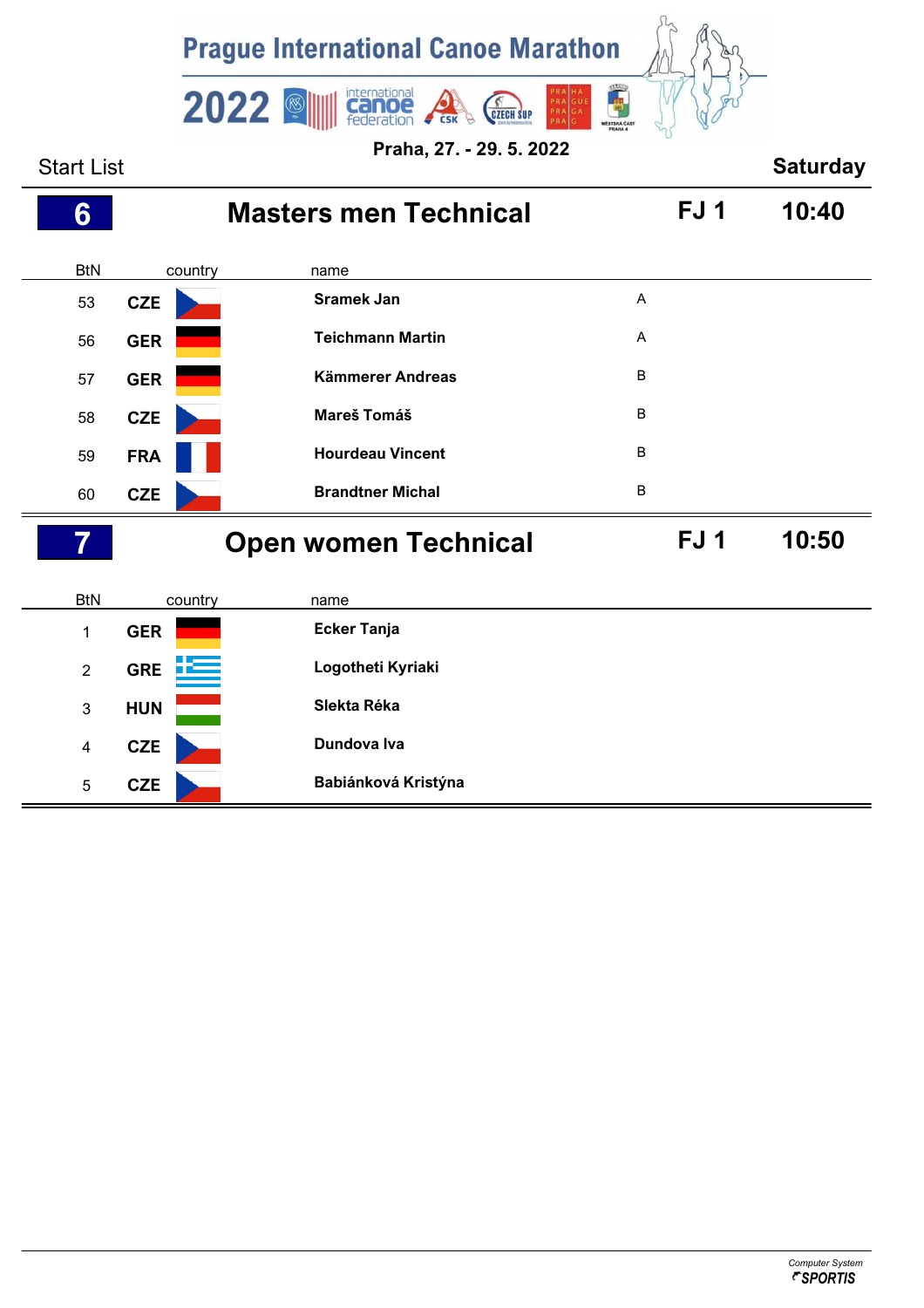